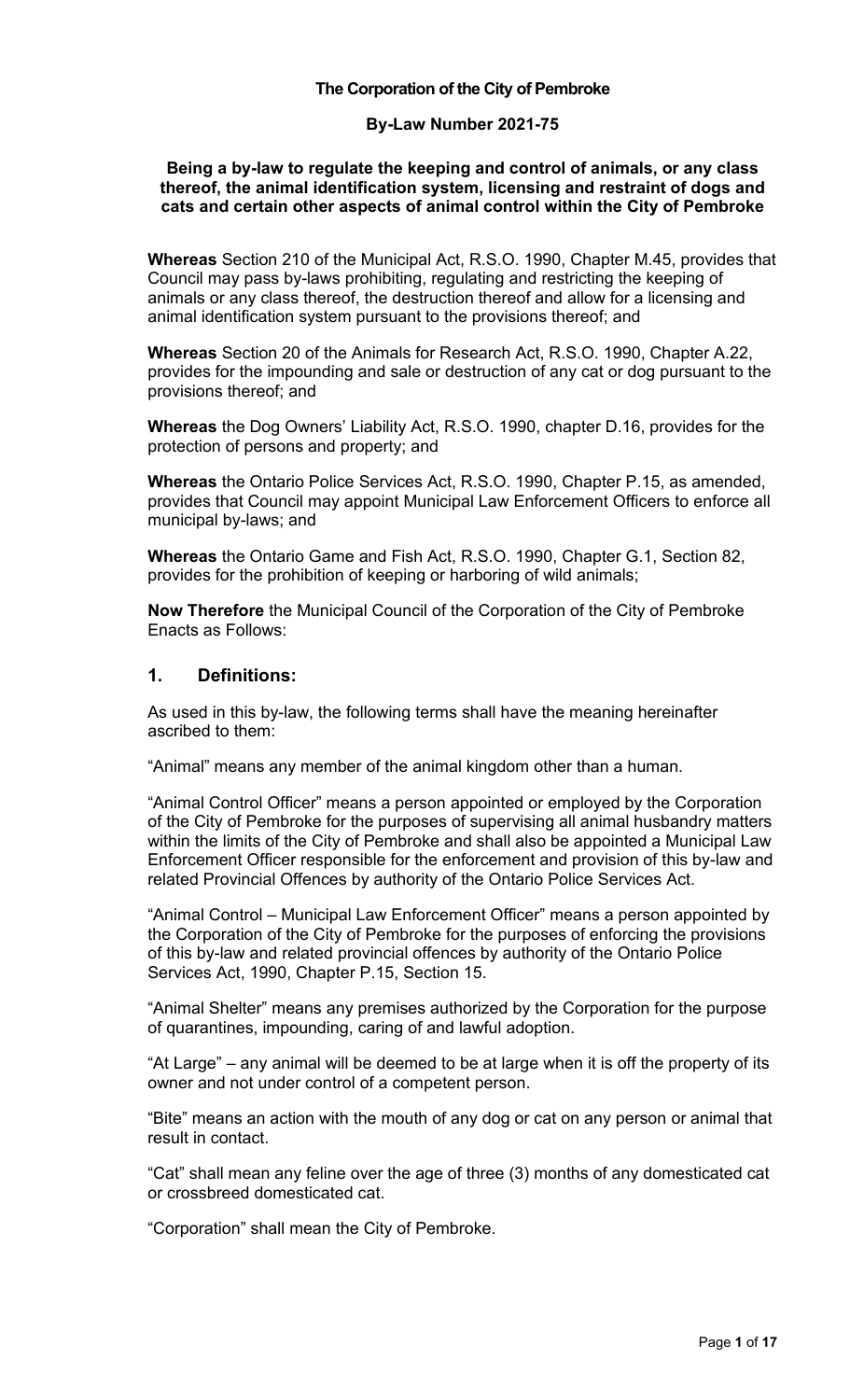"Dog" shall mean Canis Familiaris, male or female, over the age of three (3) months and shall not include wolf or fox or any other wild or part wild species of Canis Familiaris.

"Exhibit" means an exhibition of animals permitted and/or prohibited by this by-law.

"Grandfathered Pit Bull Dog" shall mean a defined Pit Bull dog for which a valid Pit Bull Dog license was issued by the Animal Control Officer for the City of Pembroke and was either born in Ontario between August 29, 2005, and November 26, 2005, or owned by a resident of Ontario on August 29, 2005.

"Immunization" shall mean to protect against disease by annual inoculation of immunizing serums and vaccines.

"Kennel" shall mean any person, group of persons, partnership or corporation engaged in the commercial business of breeding, buying, selling, or boarding of dogs and cats.

"Leash" includes any form of lead or restraint which does not exceed two (2) meters in length and has the capability to control an animal from annoying, bothering, or irritating persons or other animals.

"Microchip" shall mean an object which may be permanently implanted in a dog by injection or surgical procedure, which is programmed to store a permanent identification number and is capable of relaying stored information to a scanning device.

"Medical Officer of Health" means the Medical Officer of Health for the County of Renfrew or authorized assistants acting under his or her authority.

"M.N.R. Dog" means a dog trained specifically for the Ministry of Natural Resources.

"Muzzle" means a humane fastening or covering devise of adequate strength placed over a dog's mouth to prevent it from biting.

"Nuisance Animal" shall mean any animal found to be causing a common nuisance, irritation, annoyance or bother to other persons or other animals.

"Owner" means any person who possesses, keeps, feeds, or harbors an animal and, where the owner is a minor, the person responsible for the custody of the minor.

"Pit Bull Dog" means a dog that:

- i. is of the Pit Bull terrier breed, or,
- ii. is of the Staffordshire Bull Terrier breed, or,
- iii. is of the American Staffordshire Terrier breed, or,
- iv. is of the American Pit Bull Terrier breed, or,
- v. has an appearance and physical characteristics that are substantially similar to those of dogs referred to in any of the clauses (i) to (v), having regard to the breed standards established for American Staffordshire Bull Terriers or American Pit Bull Terriers by the Canadian Kennel Club, the United Kennel Club, the American Kennel Club or the American Dog Breeders Association.

"Pembroke Police Service" means the police service in force.

"Pet" shall include cat or dog, or both, and any other common animal, fish or bird that may be kept as a pet that is not prohibited in this by-law.

"Pet Shop" means any person, group of persons, partnership or corporation operating an establishment where live animals, birds and fish are kept other than those listed in Schedule "A" of this by-law are kept for retail as pets.

"Petting Zoo" means a collection of animals that are for display.

"Police Dog" means a dog trained specifically for police duties as deemed by the Chief of Police.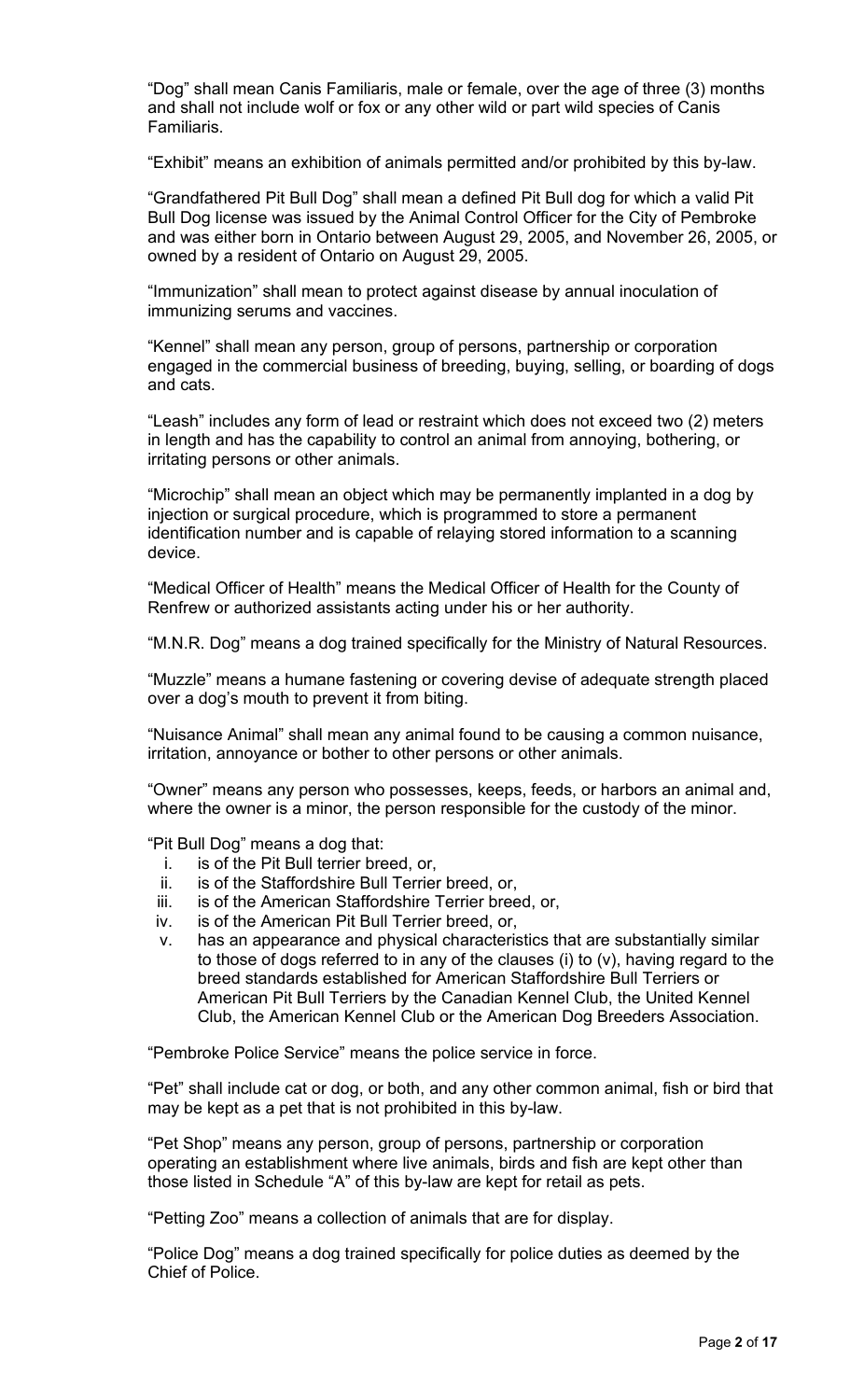"Prohibited Animal" shall mean any animal or category of animal that is forbidden to be kept or raised in the City of Pembroke as listed in Schedule "A" to this by-law.

"Public Utility Emergency Vehicle" means the vehicle used by the Animal Control Officer, or his/her designate, while on duty.

"Registered Period" shall mean the period from January 1 to December 1 of which year with an extended period to March 15 of the next year which shall be an extension of the prior year registration period to allow owners of animals that were registered in the prior year to purchase new pet tags.

"Service Dog" means a dog trained at a recognized school for service as a guide dog for the blind or visually impaired and/or for the deaf or hearing impaired.

"Sterilized Animal" shall mean any spayed/neutered dog or cat that is in support of such certificate from a licensed veterinarian.

"Veterinarian" shall mean a member of the College of Veterinarians of Ontario.

"Veterinary Hospital" shall mean any establishment maintained and operated with a licensed veterinarian for the diagnosis and treatment of diseases and injuries of animals and birds.

"Vicious Animal" shall mean any animal that displays vicious tendencies such as growling, baring of teeth, charging, or lunging, attacking, or biting a person or other domestic animal.

## **2. Enforcement**

The provisions of this by-law shall be enforced by the Corporation, its servants, agents, workmen, employees, or any of them.

#### **3. Keeping of Animals**

- a) No person shall keep or raise any animal identified under Appendix "A" to this by-law on any lot or in any building or structure on such lot within the limits of the City of Pembroke.
	- i. Any such classifications or types of animals as listed in Appendix "A" that have been found, seized, or apprehended in any lot or in any building or structure on such lot within the limits of the City of Pembroke shall be considered the property of the City of Pembroke. The City of Pembroke reserves all options to itself when in possession of any such classifications or types. Any such classifications or types in the possession of the City may at the City's sole discretion, be placed into the care of an accredited zoo for the purposes of continuing life or destroying said classifications or types.
	- ii. The City of Pembroke, its employees, agents, servants, and the Animal Control Officer shall not be held liable for damages or compensation for any classification or type listed in Appendix "A" that has been seized under the provisions of this by-law and no damages or compensation of any type or for any reason shall be paid to any individual, group, business, or corporation by the City of Pembroke.
- b) No person shall own, keep, harbour, or possess any animal that is found repeatedly to be a nuisance animal on any lot or in any building or structure on such lot within the limits of the City of Pembroke.
- c) Every person who keeps, owns, or cares for an animal in the City of Pembroke shall ensure that such animal is provided with:
	- i. A clean and sanitary environment free from accumulation of fecal matter;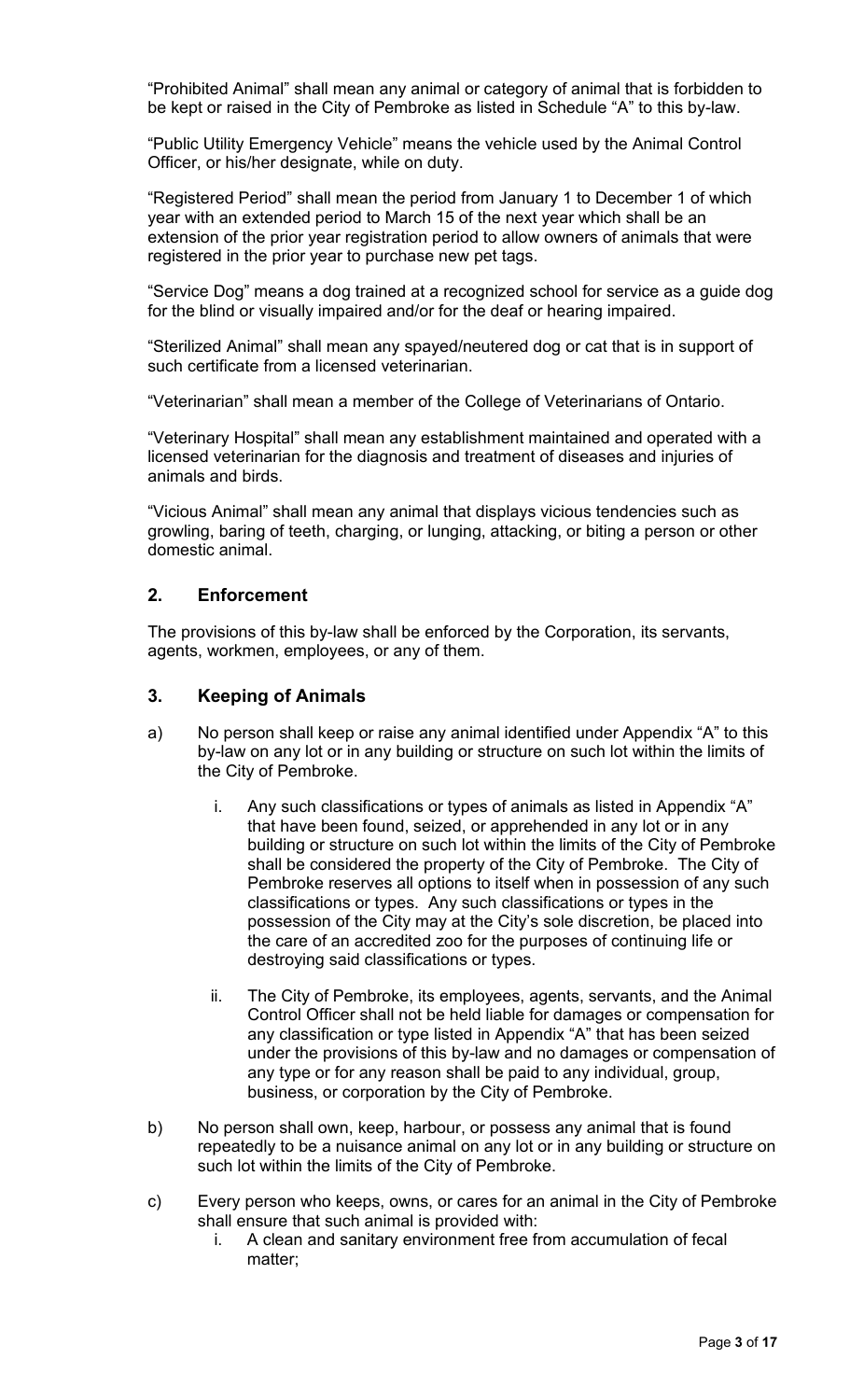- ii. Adequate and appropriate care, food, water, shelter, and opportunity for physical activity.
- d) Every person who keeps, owns, or cares for an animal in the City of Pembroke shall ensure that such animal is not kept under conditions where an accumulation of fecal matter, odour, insect infestations, or rodent attractants may disturb or is likely to disturb the enjoyment, comfort or convenience of a person or may endanger the health of a person or animal.

## **4. Licensing and Animal Identification System:**

- a) The owner of every dog three (3) months of age or older, within three (3) days of his/her becoming such, shall cause it to be licensed with a valid pet tag, numbered, and described with the City, which provision shall be called the Animal Identification System.
- b) The owner of every cat three (3) months of age or older within three (3) days of his/her becoming such, shall cause it to be registered with a valid pet tag, numbered, and described with the City, which provision shall be called the Animal Identification System.
- c) The Pet License and Registration fees are as follows:

For all Spayed/Neutered Pets - \$20.00 For all Unsterilized Pets - \$30.00 For all Service Dogs - \$0

Such license and registration shall expire on December 31<sup>st</sup> of each year and shall be renewed annually prior to March 31<sup>st</sup> of each year.

- d) The owner of every dog or cat shall not claim such dog or cat to be sterilized when such cat or dog is not sterilized, and wrongful claiming shall subject the owner or harbored to the penalty provided for in this by-law.
- e) Upon payment of the required fee, the owner shall be furnished with a tag for each dog or cat owned by him with a serial number and the year in which it was issued marked thereon and the owner shall keep said tag securely fixed on the dog or cat for which it was issued at all times during the year and until he procures a tag for the following year. A record shall be kept by the Licensing Officer showing the name and address of the owner and the serial number of the tag. In the event that a tag is lost, the person to whom it was issued shall immediately claim another from the License Issuer and shall pay, therefore, the sum of Two Dollars (\$2.00) for each such tag.
- f) Every owner or harbourer of a dog or cat shall obtain a tag and keep it securely fixed on this dog or cat and shall not affix the tag upon a dog or cat other than the dog or cat for which the said tag was issued. Affixing a tag upon a dog or cat other than the dog or cat for which the said tag was issued shall subject the owner or the harbourer of the penalty provided for in this bylaw.
- g) Section 4 of this by-law does not apply to police dogs during the course of fulfilling its duties.
- h) Section 4 of this by-law does not apply to M.N.R. dogs during the fulfillment of its duties.
- i) Section 4 (a) (e) of this by-law does not apply to Pit Bull breed dogs.

#### **5. Kennels:**

a) Every person who owns, operates, or conducts a kennel for pure breed dogs which is registered with the National Kennel Club pursuant to the Statutes of Ontario enacted in that behalf, shall pay to the City of Pembroke, immediately following the first day of January in any year, a license fee of Fifty Dollars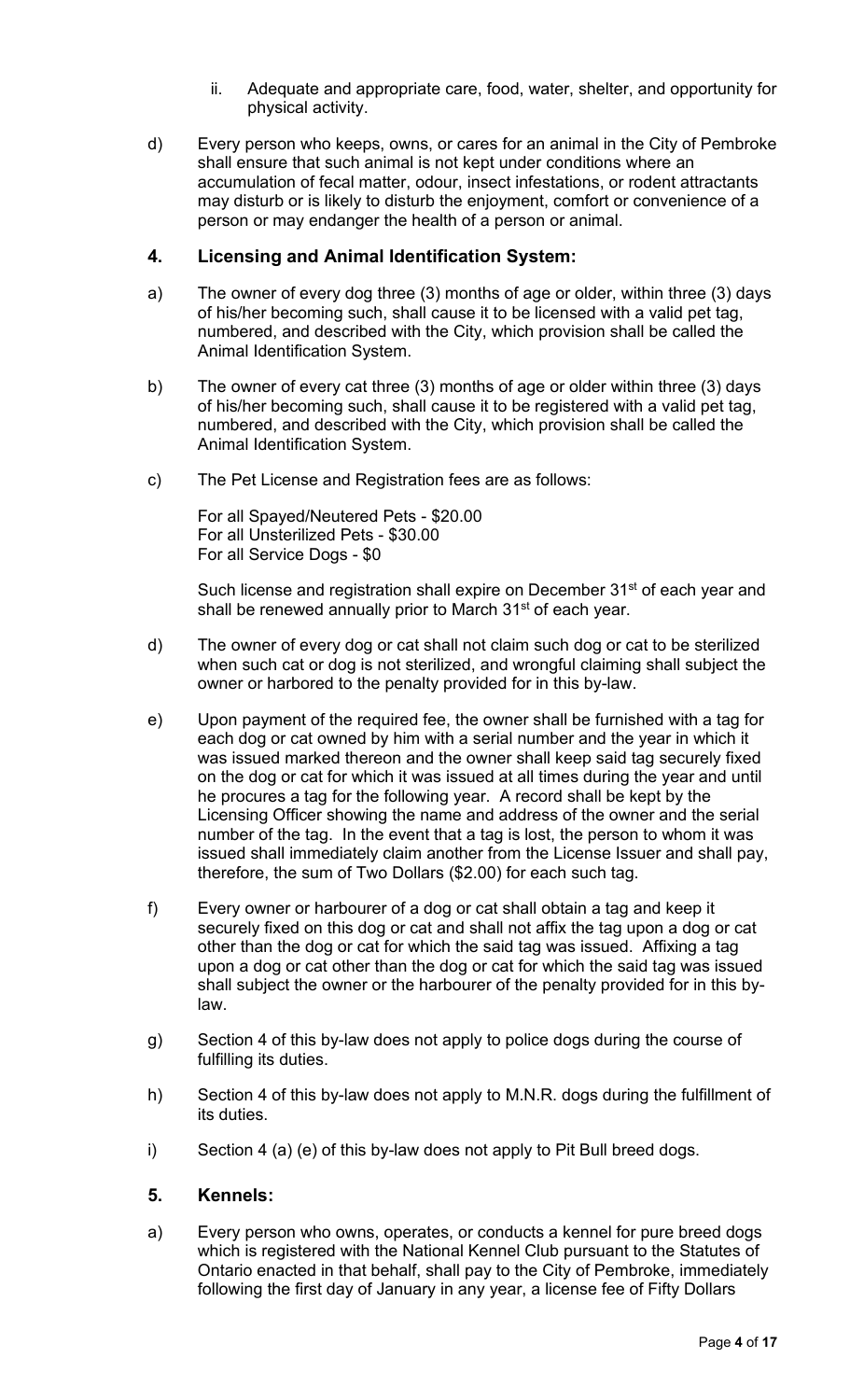(\$50.00). Each dog kept shall be licensed by the Corporation with the exception of pups that have not been weaned yet.

- b) If there is a change of ownership of a kennel during the license year the new owner must purchase a new license.
- c)
- i. No person shall keep kennels for the breeding of dogs other than as set out in Section 5 (a) of this by-law within the limits of the City of Pembroke without first having received a license so to do. Upon applying for a license to be issued, the applicant shall file with the Treasurer a certificate from the Renfrew County and District Health Unit dated within ten (10) days of the application setting out that the quarters where the kennels for the breeding and boarding of dogs meet the health requirements and whether or not the keeping of such animals as set out in the application for a permit would constitute a nuisance to other residents in the City of Pembroke.
- ii. The Chief Administrative Officer of the City of Pembroke, upon any application under Section 5 (c) (i), may issue the required license but if he/she does not issue such license at the request of the applicant, he/she shall refer the application to the Council of the City of Pembroke at its next regular sitting and the Council may, at its discretion, grant or refuse the issuing of a permit hereunder.
- iii. Any license which may be issued pursuant to an application under Section 5 (c) (i) shall expire on the  $31<sup>st</sup>$  day of January in the year following the issuing of such permit and the same requirements for the original application will apply.

#### **6. Immunization**

No person who resides within the City of Pembroke shall own or harbour any dog or cat over the age of six (6) months without immunization for rabies and such rabies that is current as defined by Agriculture Canada.

This section shall be jointly enforced by the Medical Officer of Health pursuant to the provisions of the Health Protection and Promotion Act, R.S.O. 1990, c. H.7, as amended and the Animal Control Officer for the City of Pembroke pursuant to the provisions of this by-law.

Every owner of a dog or cat in the City which is suspected of having been exposed to the rabies virus, or which has been bitten, scratched or has other contact that may result in rabies in a person or animal shall, on demand, surrender such animal to the City to be held by the City for quarantine without cost to the owner for a period not exceeding ten (10) days from the date of the contact and such animal shall not be released without consent from the Medical Officer of Health. At the discretion of the Medical Officer of Health an animal may be placed in quarantine on the premises of the owner.

#### **7. Impoundment:**

a) animals found running at large shall be taken up by the agents of the Corporation and impounded in the pound maintained by the Animal Control Officer for the City of Pembroke and there confined in a humane manner for a period of not less than three (3) days, exclusive of the day of impoundment and exclusive of holidays and may thereafter be disposed of in a humane manner if not claimed by their owners. Animals not claimed by their owners at the expiration of three (3) days shall become the property of the Corporation and humanely disposed of by the Corporation, except as hereinafter provided in the cases of certain animals.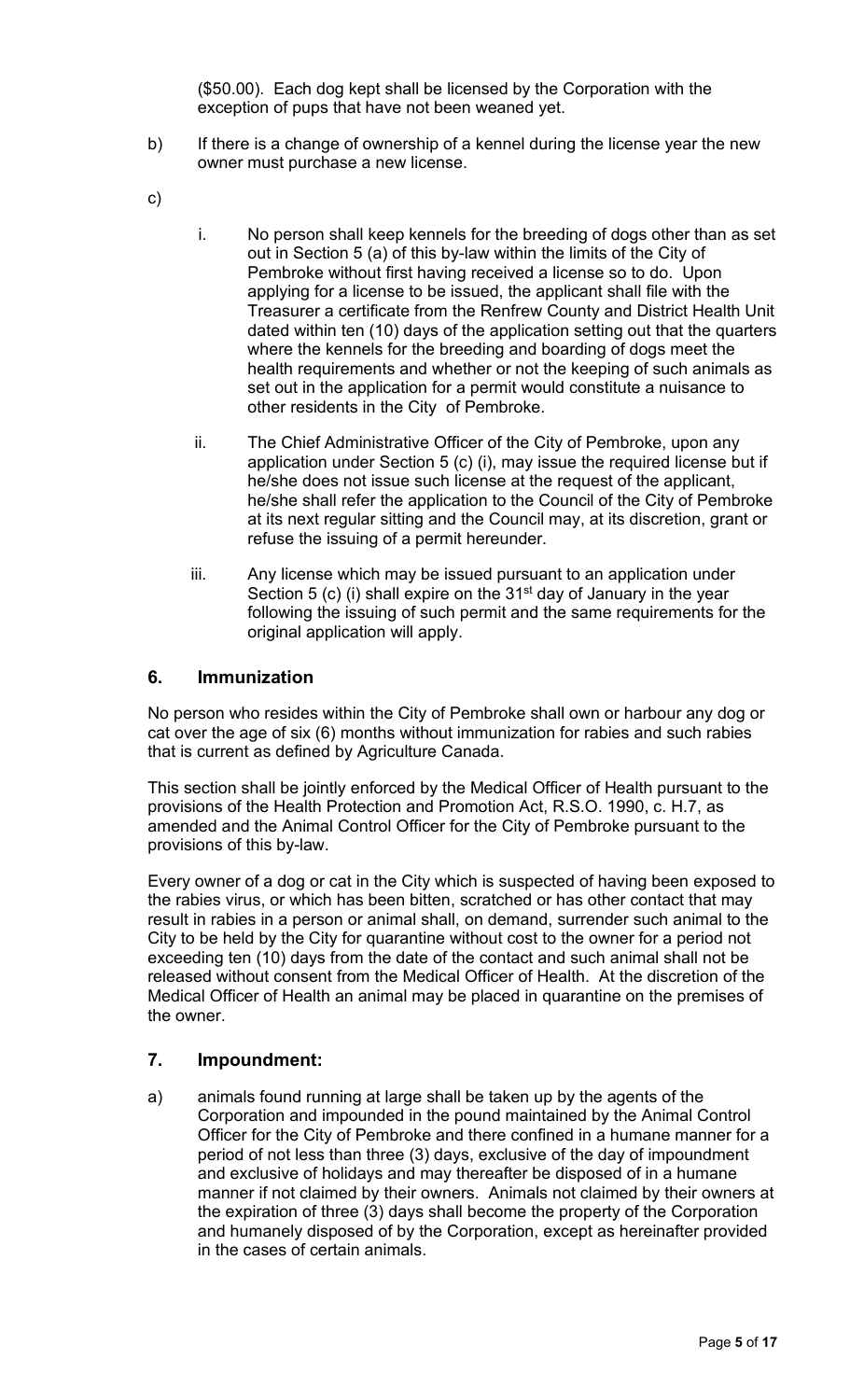- b) Sick or injured animals found at large and taken up by the agents of the Corporation shall not be placed into the animal shelter to save harm to other animals and possible contamination of the pound facility. A quick attempt shall be made by the agents to find the owner. If the owner is not ascertainable during the attempt the agent may seek medical attention for the animal or may perform euthanasia to save further pain and/or suffering to the animal.
- c) Animals found at large by an appointed Agent or any Police Officer that poses a threat to the safety of persons or other animals may be destroyed forthwith.

## **8. Redemption of Impounded Animals**

- a) The owner shall be entitled to regain possession of any impounded animal except as hereinafter provided in the cases of certain animals, upon compliance with the license or identification provisions of Section 4 of this bylaw and the payment of impoundment fees set forth in Section 9 of this by-law.
- b) Any animal impounded under the provisions of this by-law and not reclaimed by it's owner within three (3) days, exclusive of the day of impoundment and exclusive of any day the pound may be closed during the impoundment, may be humanely destroyed by the Corporation or placed in the custody of some person deemed to be a responsible and suitable owner who will agree to comply with the provisions of this by-law and such other regulations as shall be fixed by the Corporation.
- c) Animals impounded and in possession of a current municipal registration tag shall be placed in the shelter. Attempts to contact the registered owner shall be made by the Animal Control Officer in compliance with the animals for Research Act, R.S.O. 1990, Chapter A22.

## **9. Impoundment Fees**

Any animal impounded hereunder may be reclaimed as herein before provided upon payment by the owner to the Corporation the sum of Fifty Dollars (\$50.00) which shall cover the impoundment costs for the first day or partial day and the additional sum of Eight Dollars (\$8.00) for each additional day such animal is kept commencing the second day of confinement.

Impoundment fees, as set forth herein and such additional sums as herein provided for keeping animals, shall be collected by the Corporation, and retained by it to help defray the costs of keeping such animals beyond the period set forth herein.

#### **10. Restraint**

- a) For the purpose of this by-law, an animal shall be deemed to be running at large if found in any place other than that of its owner/keeper and not under the control of any person.
- b) No person shall allow their animal to become a common nuisance by:
	- i. barking;<br>ii. biting:
	- biting;
	- iii. howling;
	- iv. chasing and barking or biting at horses;
	- v. chasing and barking or biting at motor vehicles;
	- vi. chasing and barking or biting at bicycles;
	- vii. chasing and barking or biting at persons walking or riding on any street; or,
	- viii. causing damage when running at large;
	- ix. causing damage to commonly shared property.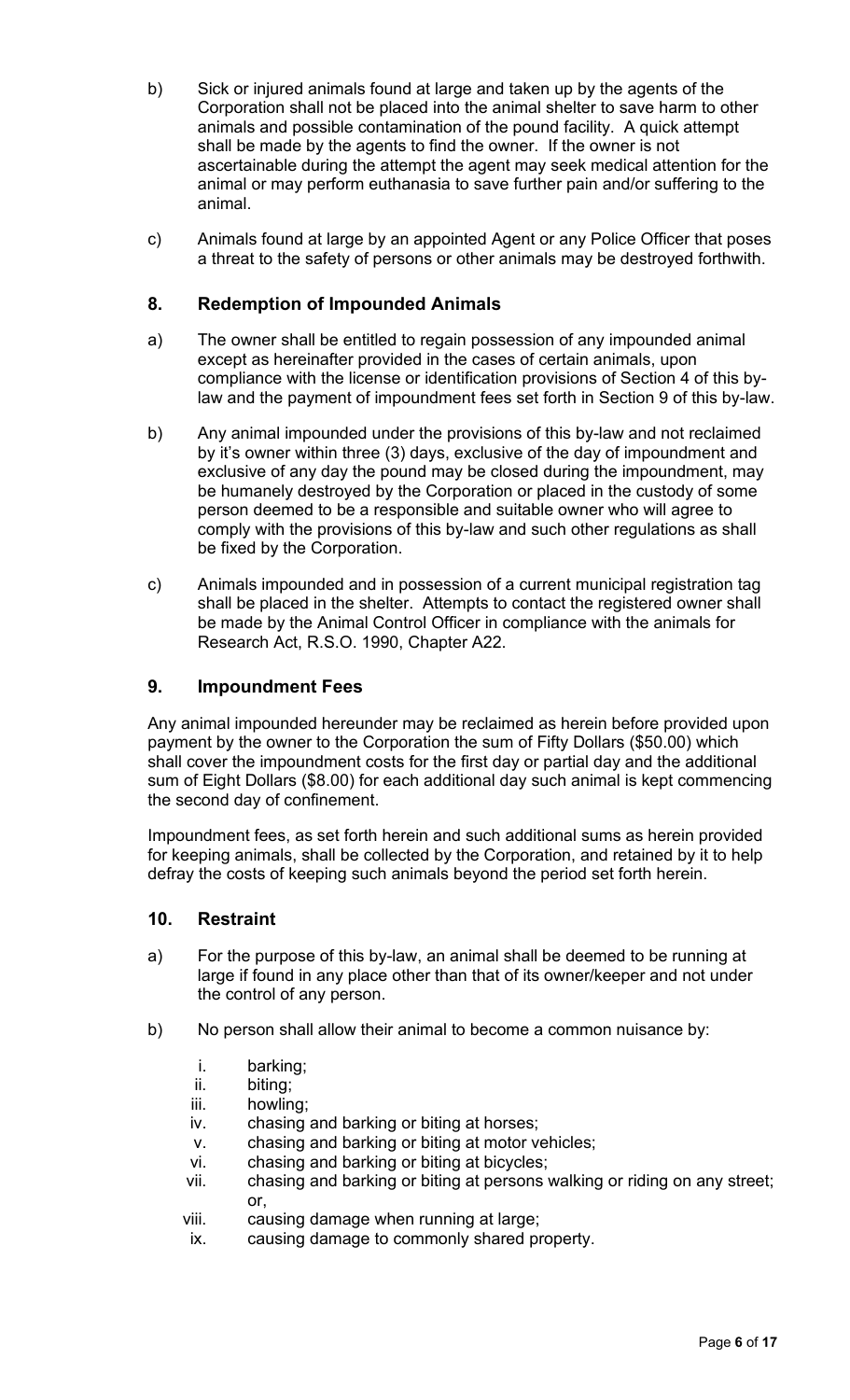- c) Any such person who owns or possesses any animal that is a nuisance as defined in this by-law and has breeched this by-law with convictions recorded shall be subject to the penalty provided. The C.A.O. for the City of Pembroke shall order the subject animal out of the City of Pembroke. If the owner of the subject animal can prove the nuisance behavior has been corrected the Animal Control may permit re-entry of the subject animal. Any person who possesses such animal not having permission to re-enter the City of Pembroke shall be subject to the penalty provided for in this by-law.
- d) No person who owns, keeps, harbors, or possesses any animal shall allow it to trespass on private property even when on a leash.
- e) No person who owns, keeps, harbors or possess any animal shall allow it to run on City-owned property except when on a leash.
- f)
- i. Any person who owns, keeps, harbors, or possesses any animal which defecates on a public, commonly shared or private property, other than that of the said owner or keeper thereof, shall forthwith clean up after it.
- ii. No person who owns, keeps, harbors, or possesses any animal shall allow a build up of animal fecal matter on the property where the animal is kept and where it becomes offensive to other members of the community.
- g) No person shall control a dog while off its property with a leash that is not held by the person in his or her hand or is not securely affixed to some immovable structure other than private property from which the dog cannot escape and that such leash does not exceed 1.8 m in length.

# **11. Dangerous or Vicious Animal Restriction:**

No person shall keep a dangerous or vicious animal within the limits of the Corporation and any owner, keeper or harbourer of such animal found to be fierce, dangerous, or vicious shall be dealt with under The Dog Owners Liability Act, Chapter D.16.

## **12. Report of Bite Cases:**

It shall be expected that every Physician or other practitioner shall report the names and addresses of persons treated for bites inflicted by animals, together with such other information as will be helpful in rabies control to the Renfrew County and District Health Unit.

## **13. Responsibilities of Veterinarians:**

It shall be the duty of every licensed veterinarian to report to the Renfrew County and District Health Unit his diagnosis of any animal observed by him as a rabies suspect.

## **14. Exemptions:**

a) Special Circumstances for Circuses, Exhibitions, and other Like Shows

Where an exhibition, circus, traveling show, petting zoo or any other like show that has prohibited animals, as defined in Schedule "A" of this by-law, requests entry into City limits for the purpose of public display of such animals it must first:

i. Request, in writing, at least fifteen (15) days prior to the intended date of entry to the Chief Administrative Officer for the City of Pembroke, permission to enter the City with prohibit animals for the said purpose.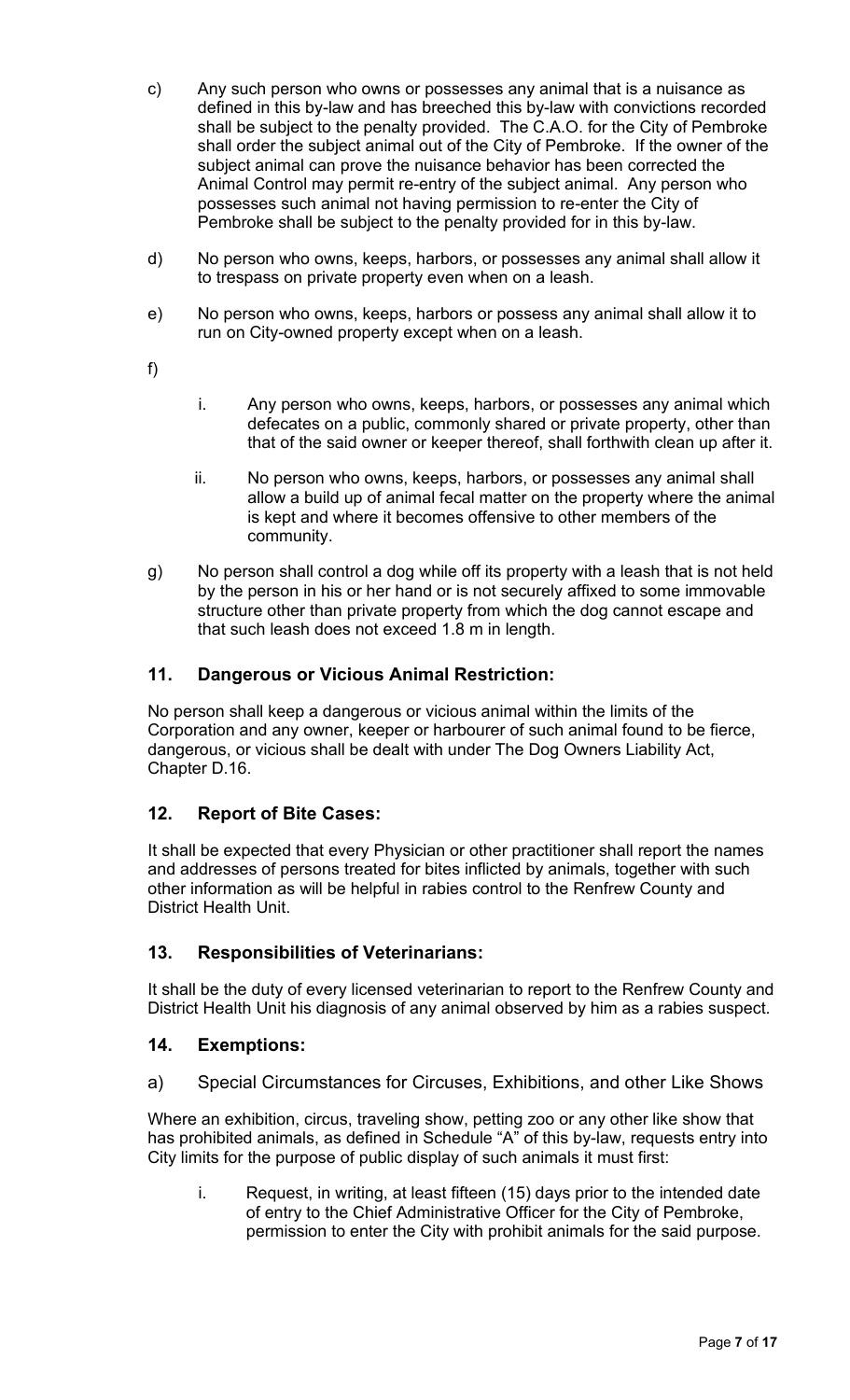- ii. With written approval from the Chief Administrative Officer of the City of Pembroke, be furnished with a permit from the City of Pembroke for the said purpose.
- iii. To pay a non-refundable fee to the City of Pembroke for the permit issued by the Chief Administrative Officer.
- iv. Provide proof of an up-to-date Comprehensive Insurance Policy indicating Public Liability and Property Damage coverage acceptable to the City and reflecting coverage of at least Two Million Dollars.
- v. Be subject to reasonable inspections before, during and after the display concerning the animals in their containment, proximity of the animals to the public and any other concerns that may arise by the Animal Control Officer.
- vi. Be in full conformance of all federal, provincial and municipal laws governing the possession, keeping and transportation of the subject animals being used in the said function in the City as well as where the subject animals are being kept on a permanent basis.
- vii. Be accredited by C.A.Z.A. or the American Zoo and Aquarium Association; and
- viii. Not exceed three consecutive days within the City for the said function unless authorized by the Chief Administrative Officer for the City of Pembroke.
- b) Hospitals, Clinics

Hospitals, clinics, and other premises in operation with licensed veterinarians for the care and treatment of animals are exempt from the provisions of this by-law, except where such duties are expressly stated.

- c) Non-Resident Animals
	- i. The licensing and pet identification system of this by-law shall not apply to any animal belonging to a non-resident of the City and kept within the City for not longer than thirty (30) days provided such animals shall, at all times while in the City, be kept within a building or vehicle, or be under restraint by the owner. No person shall keep, harbour, or possess a non-resident animal that has not been duly immunized at the resident municipality for the current year.
	- ii. Any person who owns, keeps, harbors, or possesses any non-resident animal within the limits of the City of Pembroke shall ensure valid immunization and identification papers are kept with the animal at all times while in the City. Should the requirements of Section 14 (c) (i) and (ii) be ignored, the owner, keeper, harbourer, or possessor shall be subject to the penalty provided for in this by-law.
- d) Police Dogs

Section 10 of this by-law does not apply to Police dogs during the fulfillment of their duties.

e) Ministry of Natural Resources Dogs

Section 10 of this by-law does not apply to M.N.R. dogs during the fulfillment of their duties.

f) Services Dogs

Section 10 (f) (i) and (ii) does not apply to a handler of a service dog.

g) Animal Control Services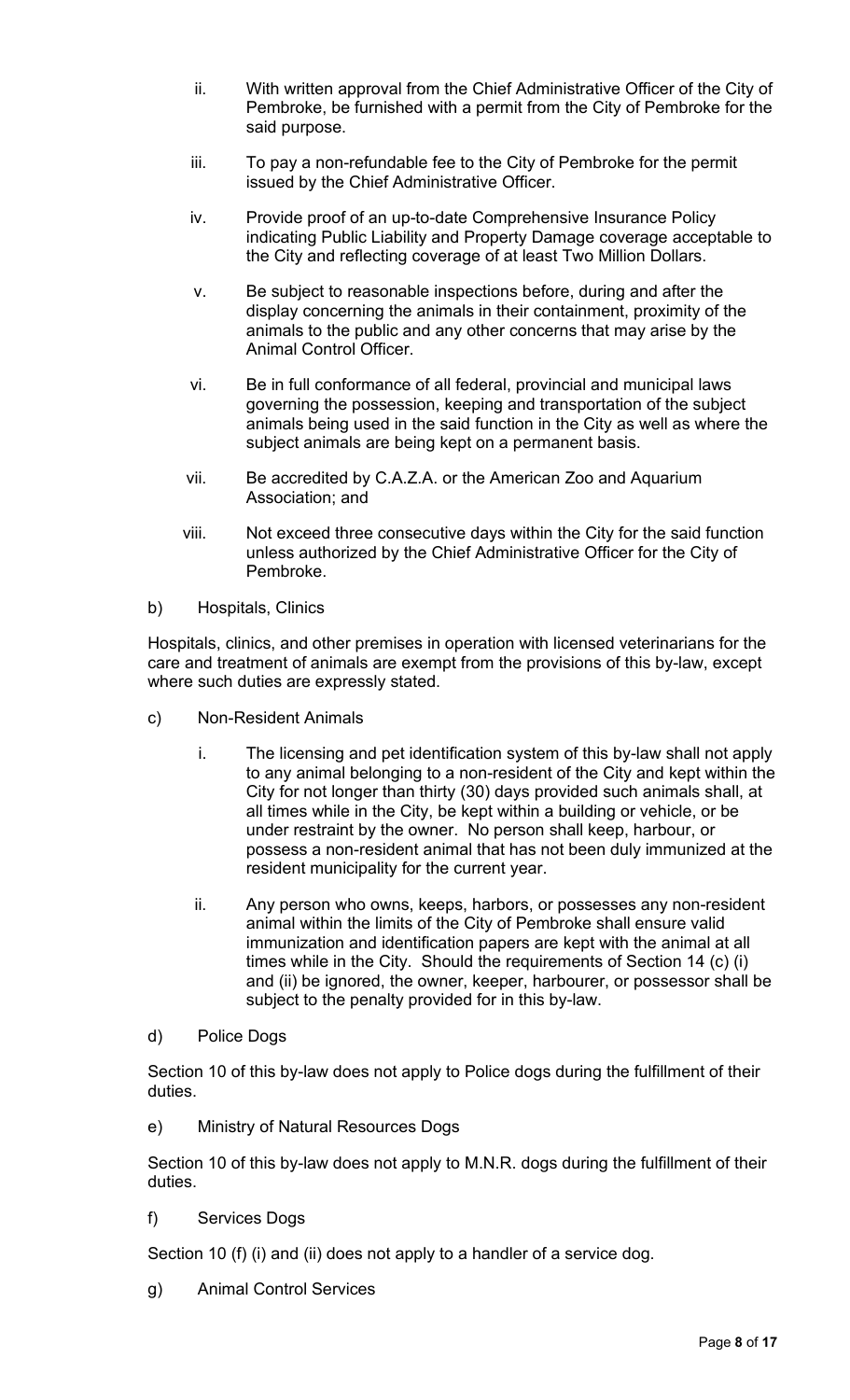This bylaw shall not apply to Animal Control Services.

h) Animal Shelter used by City

This bylaw shall not apply to the animal shelter utilized by the City.

i) Permitted Reptiles and Amphibians

Section 3 (a) of this by-law does not apply to the sale, keeping or raising of the following list of reptiles and amphibians, provided these reptiles and amphibians do not exceed a full-grown length of 1 foot (12 inches/30 centimetres):

Reptiles: Agamids, Anoles, Leopard geckos, Newts, Salamanders, Amphibians: Horned frogs, Mantilla Frogs, Pacman Frogs, Tree Frogs

#### **15. Pit Bull Licensing, Conditions, Prohibited Matters and Duties:**

15.1 Beginning January 01, 2006, no person shall own a Pit Bull dog that is not a Grandfathered Pit Bull dog.

Every Pit Bull dog owner shall make application for a Pit Bull dog license prior to December 31, 2005. The Pit Bull dog owner shall schedule an appointment with the Animal Control Officer to allow the Animal Control Officer to review the application and view the Pit Bull dog. A mutually agreeable location for the viewing of the Pit Bull dog will be arranged with the owner of the pit bull.

Only an owner of a valid Pit Bull dog license from the City of Pembroke for their Pit Bull dog will be considered to have a Grandfathered Pit Bull dog.

- 15.2 Every application for a Pit Bull License and the subsequent annual renewal of such a Pit Bull License shall be accompanied by the following:
	- a) a description of the Pit Bull dog including color, age, date of birth (if known), place of birth, sex and name;
	- b) a signed and sworn statement of the owner that the Pit Bull dog was owned by a resident in Ontario on August 29, 2005, or a signed and witnessed statement of the owner that the Pit Bull dog was born in Ontario between August 29, 2005 and November 26, 2005;
	- c) a photocopy taken by the Animal Control Officer of the Pit Bull dog;
	- d) a certificate satisfactory to the Animal Control Officer stating that the Pit Bull dog has been sterilized on or before the day it reaches that age, unless the Pit Bull dog is surgically unfit to be sterilized with a statement from a licensed veterinarian;
	- e) a certificate showing proof of immunization for rabies;
	- f) proof satisfactory to the Animal Control Officer that the Pit Bull dog has had a microchip implanted by a licensed veterinarian;
	- g) a receipt showing the application fee and license fee, as set out in Appendix "B" has been paid
- 15.3 Every Pit Bull dog license issued by the Animal Control Officer shall expire on the 31<sup>st</sup> day of December of each year and shall be renewable yearly by March 31<sup>st</sup> upon payment of the renewal of the Pit Bull license fee set out in Appendix "B".
- 15.4 Every holder of a Pit Bull license issued by the Animal Control Officer shall notify the Animal Control Officer forthwith upon the death, or change of ownership, of a dog so licensed so verification of the subject Pit Bull dog can be made by the Animal Control Officer prior to disposal of the dog or change of ownership.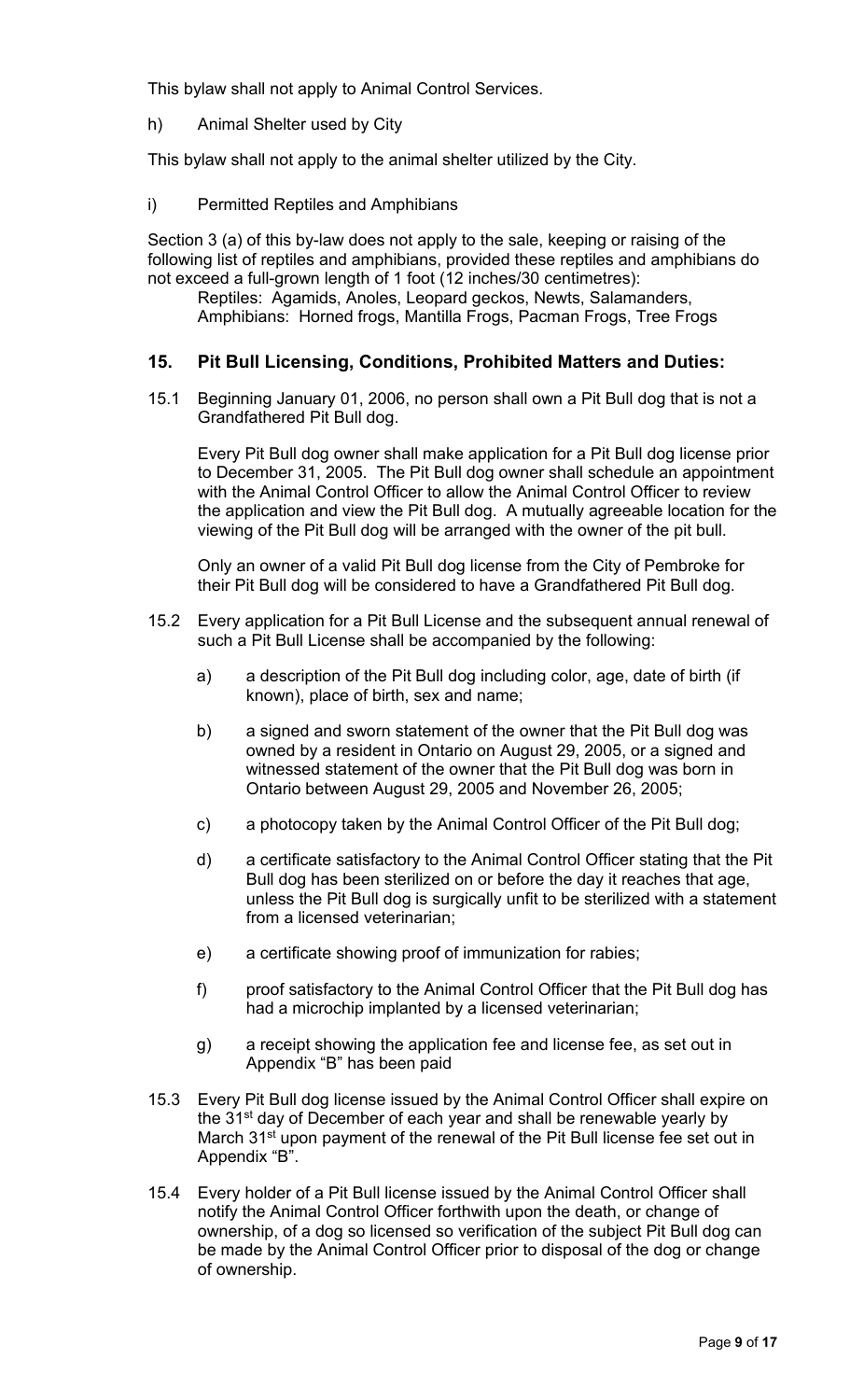- 15.5 A Pit Bull dog license issued by the Animal Control Officer may be transferred to another owner.
	- i. No owner of a Grandfathered Pit Bull dog shall fail to notify the Animal Control Officer of the name, address, and phone number to whom the possession of the Grandfathered Pit Bull dog will be transferred to.
	- ii. No person who is to be the new owner of the Grandfathered Pit Bull dog shall fail to apply to the Animal Control Officer for a change of ownership. All aspects of Section 15.2 of this by-law must be complied with before the change of ownership takes place.
- 15.6 No owner of a Grandfathered Pit Bull dog shall fail to renew a Pit Bull dog license.
- 15.7 No owner of a Grandfathered Pit Bull dog shall fail to affix the tag issued for the Pit Bull license securely on the collar or the harness worn by the Pit Bull dog for which it was issued while off its own property.
- 15.8 No person, group of persons, S.P.C.A. Peta or other like gathering shall transfer a Grandfathered Pit Bull dog to a resident of the City except by gift and shall ensure that all aspects of Section 15.2 are complied with.
- 15.9 Upon issuance of the Pit Bull dog license and payment of the applicable fee, the owner shall be furnished with a Pit Bull dog tag bearing the serial number of the Pit Bull license, the word 'Pembroke' and the words 'Pit Bull'. The Pit Bull tag shall always be the property of the City of Pembroke and shall be considered as being lent to the owner of the Pit Bull dog. The Pit Bull dog tag must be returned to the City of Pembroke upon demand by the City. If any change of ownership or death of the Pit Bull dog occurs, the Pit Bull dog tag must be returned to the City.
- 15.10 Where a tag has been lost, the owner shall apply forthwith to the Animal Control Officer for a new Pit Bull license and tag. No lost tags will be replaced. The Animal Control Officer shall cancel the license for which there is a lost tag. The application for a new Pit Bull dog license and tag shall be accompanied by proof of the license for which there is a lost tag, in addition to the information in Section 15.2 of this by-law, along with the application and license fee, as set out in Appendix "B".
- 15.11 Control Measures

Every holder of a Pit Bull license shall ensure that the following conditions are met, and no Pit Bull License shall be obtained, renewed, or continued if the conditions are not met:

- a) the Pit Bull dog has a microchip implanted by a licensed veterinarian;
- b) the Pit Bull is sterilized, unless it is exempted by a licensed veterinarian;
- c) the Pit Bull was either owned by a resident of Ontario on August 19<sup>th</sup>, 2005, or that the Pit Bull dog was born in Ontario between August 29<sup>th</sup>, 2005, and November 25th, 2005;
- d) the Pit Bull dog does not run at large;
- e) the Pit Bull dog is muzzled in accordance with this by-law;
- f) the tag issued with the Pit Bull license is securely affixed to the Pit Bull dog it is issued to;
- g) the Pit Bull dog license is renewed prior to end of the registration period;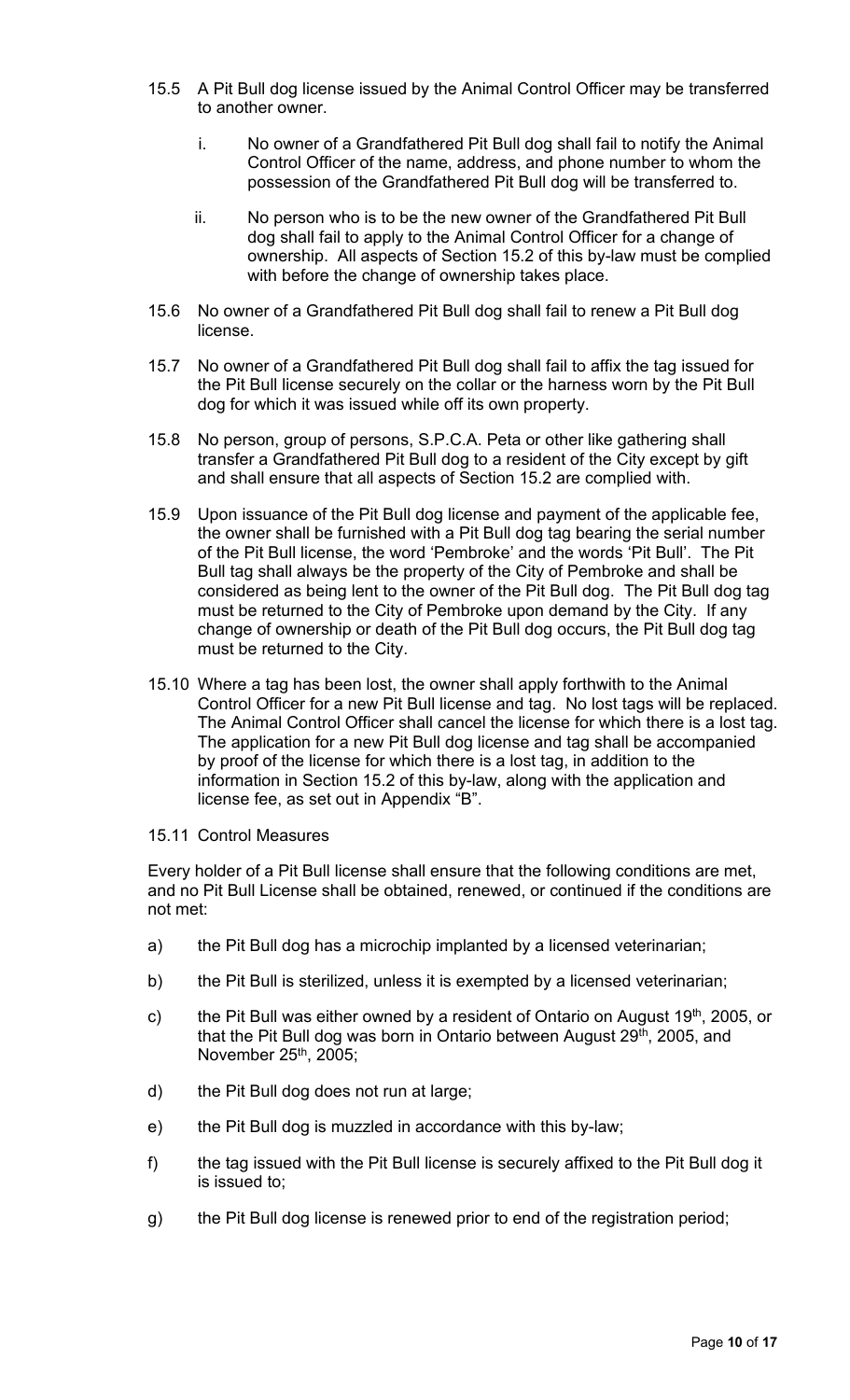- h) if the owner of a Grandfathered Pit Bull moves, he/she shall ensure the Animal Control Officer is provided with the new address and telephone number of the new location within two days of moving;
- i) the Animal Control Officer is notified immediately if the Pit Bull is running at large or has bitten or attacked any person or domestic animal.
- 15.12 Control of Pit Bull dogs
- a) Commencing October 28, 2005, no owner of a Pit Bull dog shall fail to ensure that the Pit Bull dog is, at all times, when off its own property, fastened with a muzzle and secured with a leash in accordance with Subsection (b). No owner of a Pit Bull dog shall fail to muzzle a dog when being moved within a vehicle when the vehicle is occupied by any person(s) other than the owner and/or the owner's immediate family.
- b) For the purposes of Subsection (b), a Pit Bull dog shall be equipped with a muzzle and secured by a leash in accordance with the following requirements:
	- i. The Pit Bull dog shall be fitted with a collar or harness that is properly fitted and attached to the dog.
	- ii. The movement of the Pit Bull dog shall be controlled by a person capable of restraining the Pit Bull dog by means of a leash attached to the collar or harness on the Pit Bull dog.
	- iii. The leash shall not exceed 1.8m in length and shall be attached to the collar or harness.
	- iv. The collar or harness and the leash shall be strong enough to prevent the Pit Bull dog from breaking any of them.
	- v. The mouth of the Pit Bull dog shall be covered by a muzzle that is humane and is strong enough and well fitted enough to prevent the Pit Bull dog from biting, without interfering with the breathing, panting or vision of the Pit Bull dog or with the Pit Bull dog's ability to drink.
- 15.13 Pit Bull Removed from City/Destruction
	- a) Beginning January 01, 2006, every person who:
		- i. owns a Pit Bull dog that is not a Grandfathered Pit Bull, or,
		- ii. owns a Pit Bull that has bitten or attacked a person or domestic animal after this by-law comes into affect shall have the Pit Bull destroyed humanely or removed from the City.
		- iii. Where the Animal Control Officer finds a violation of Section 15.13, he shall notify the owner, in writing, that the Pit Bull dog is required to be destroyed humanely or be removed from the City within 10 days after the service of notification. Failure by the owner of the Pit Bull dog to comply with written notification will result in the seizure by search warrant or not, of the subject dog and immediate destruction.
		- iv. As of August 29, 2005, and where the Animal Control Officer finds a violation of section 16.1 that is or has occurred in a public place, he may exercise immediate seizure of the Pit Bull dog, D.O.L.A section 15. The Pit Bull dog will be held as evidence to the charges and considered as a prohibited Pit Bull dog. After completion of any ordered quarantine of the subject Pit Bull dog by the Renfrew County Health Unit and its regulations, the subject Pit Bull dog may be destroyed forthwith.
		- v. Where the owner is required to humanely destroy a Pit Bull, the owner is responsible for all costs. Where the City has the Pit Bull dog destroyed, the City may have its costs recovered by action.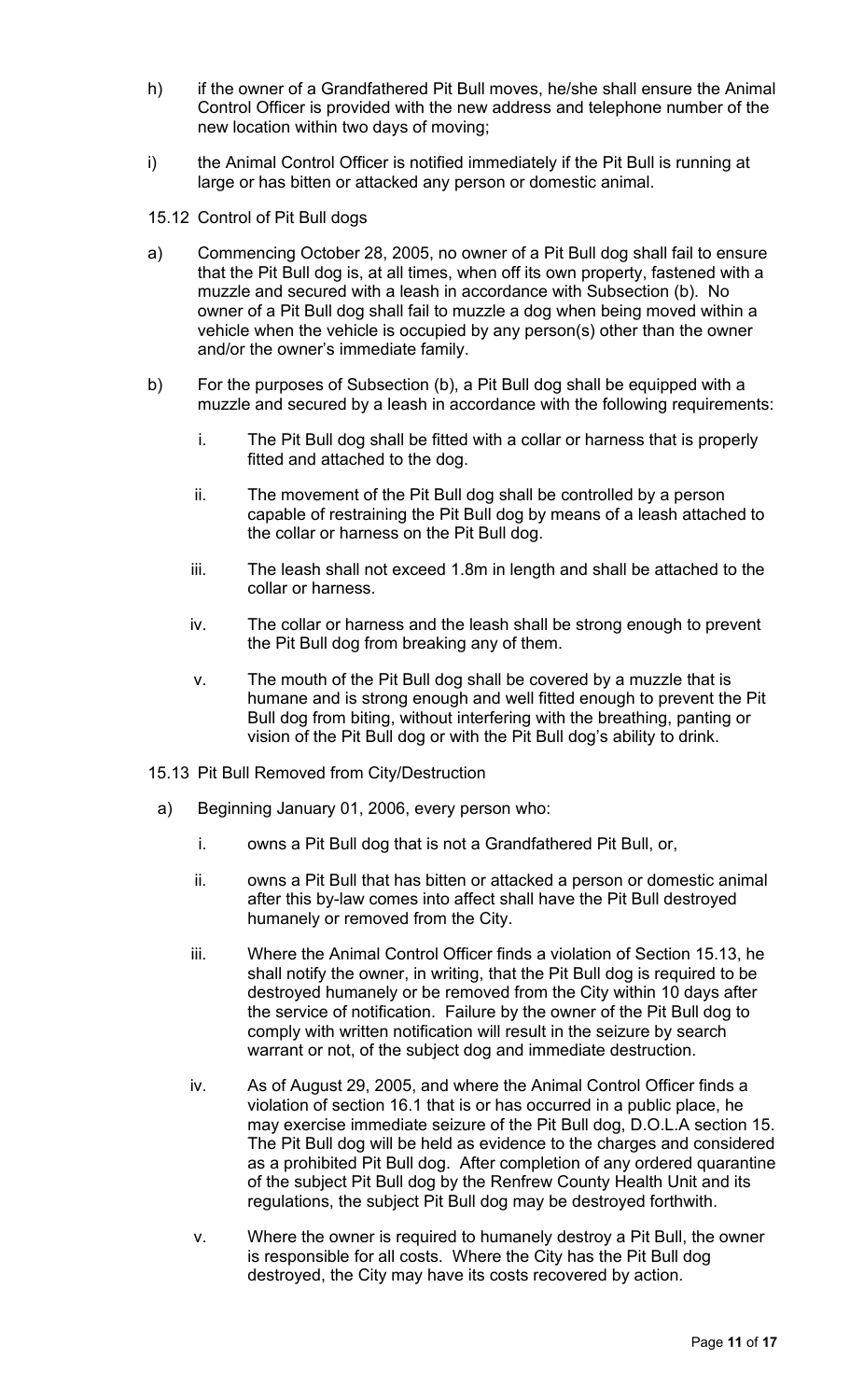vi. The City, its employees, agents, servants, and the Animal Control Officer shall not be held liable for damages or compensation for any dog humanely destroyed under the provision of this bylaw and no damages or compensation shall be paid to any one person.

# **16. Investigation:**

For the purpose of discharging the duties imposed by this by-law and to enforce its provisions, any agent of the Corporation or any Police Officer is empowered to enter upon any premises upon which a dog or animal is kept or harboured and to demand the exhibition by the Owner of such dog or animal or the license/identification of such dog or animal. It is further provided that any agent of the Corporation may enter the premises where any animal is kept in a reportedly cruel or inhumane manner and demand to examine such animal and to take possession of such animal to determine the validity of such report or complaint and to take appropriate corrective measures, if necessary.

# **17. Penalty:**

Any person who contravenes any provision of this by-law is guilty of an offence and upon conviction shall forfeit and pay the fine for such offence as provided for under Section 61 of The Provincial Offences Act.

When a person has been convicted of an offence under this by-law the Ontario Court of Justice or the Ontario Provincial Court may, in addition to any other penalty imposed on the person convicted, make an order prohibiting the continuation or repetition of the offence by the person convicted.

## **18. Repeals:**

That By-law 2005-58, 2006-51 and 2008-48 and any other by-law inconsistent with the provisions contained in this by-law are hereby repealed.

## **19. Severability:**

If any part of this by-law shall be held void such part shall be deemed severable and the invalidity thereof shall not affect the remaining parts of this by-law.

- 20. That By-law Number 2004-66 and any subsequent amendments to this by-law be, and it is, hereby repealed.
- 21. This by-law shall come into force and take effect upon the date of the final passing thereof.

## **Passed and enacted this 21st Day of December 2021**

Michael LeMay Mayor

Heidi Martin Clerk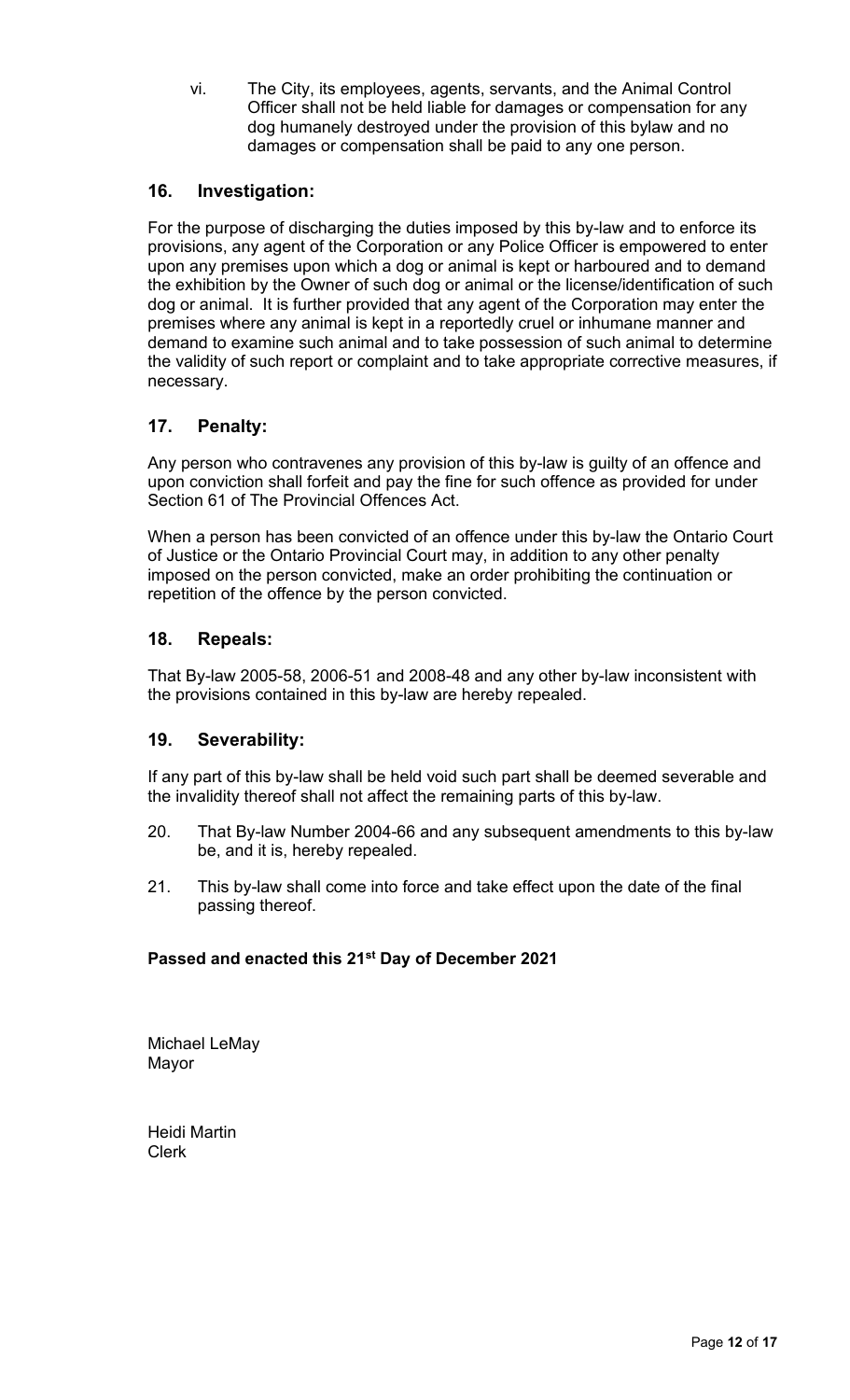#### **Appendix "A" to By-law Number 2021-75**

It is prohibited to keep or raise any domestic animal, farm animal, wild animal, exotic animal, amphibian (except as permitted by Section 14 (i)), reptile (except as permitted by Section 14 (i)), arachnid, fish, or insect including any tamed or domesticated wild animal or part wild animal on any lot or in any building or structure on such lot within the limits of the City of Pembroke that is included in this appendix hereunder and therefore it is prohibited to keep or raise:

- 1. All protected or endangered animals being all animals, native or non-native, whose possession or sale is prohibited because they are designated or protected or endangered pursuant to an international, federal, or provincial law, regulation, rule, or agreement, unless the animal has been obtained in accordance with international, federal, or provincial law as applicable, and if the animal is not identified in Appendix "A".
- 2. All dogs, other than domesticated dogs (canis familiaris), including but not limited to wolf, fox, coyote, hyaena, dingo, jackal, raccoon dog, bush dog, and any hybrid offspring of a wild dog and domesticated dog.
- 3. All cats, other than domesticated cats (felis catus), including but not limited to lion, tiger, leopard, ocelot, jaguar, puma, panther, mountain lion, cheetah, wild cat, cougar, bobcat, lynx, serval, and any hybrid offspring of a wild cat and domesticated cat.
- 4. All bears, including but not limited to polar, grizzly, brown and black bear.
- 5. All fur bearing animals of the family Mustelidae, including but not limited to weasel, martin, mink, badger, ermine, skunk, otter, pole cat, wolverine, except the domestic ferret (putorius furo).
- 6. All Procyonidae, including but not limited to raccoon, kinkajou, cacomistle, cat bear, panda, and coatimundi.
- 7. All carnivore mammals of the family Viverridae, including but not limited to civet, mongoose and angente.
- 8. All bats (chiroptera).
- 9. All nonhuman primates, including but not limited to monkey, ape, chimpanzee, gorilla, and lemur.
- 10. All squirrels (sciuridae).
- 11. Reptiles (repitilia):
	- a. All helodermatidae (gila monster and Mexican bearded lizard);
	- b. All front fanged venomous snakes, even if devenomized, including but not limited to:
		- i. All Viperidae (viper, pit viper);
		- ii. All elapidae (cobra, mamba, krait, coral snake);
		- iii. All atractaspididae (African burring asp);
		- iv. All hydrophiidae (sea snake); and
		- v. All laticaudidae (sea krait).
	- c. All venomous mid or rear fanged, duvernoy-glanded members of the family colubridae even if devenomized;
	- d. Any member of the family boidae;
	- e. Any member of the family Pythonidae.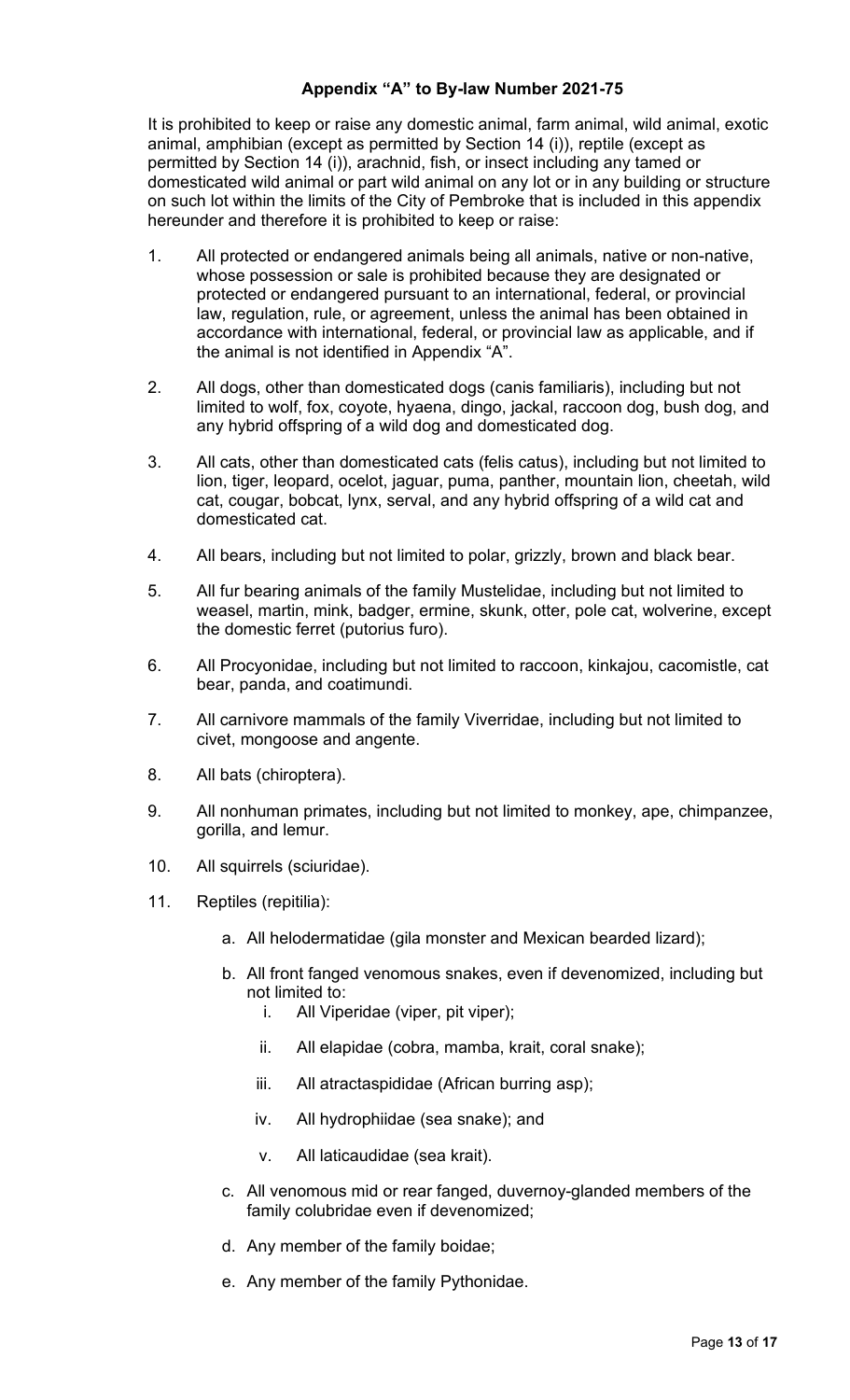- f. Any member of the family Varanidae including but not limited to white throated monitor, the water monitor, the komoda monitor or dragon, the bornean earless monitor, the nile monitor, and the crocodile monitor.
- 12. Birds (ayes):
	- a. All predatory or large birds (Accipitridae, cathartidae), including but not limited to eagle, hawk, falcon, owl, vulture, and condor.
	- b. All Anseriformes, including but not limited to ducks, geese, and swans.
	- c. All Galliformes, including but not limited to pheasants, grouse, guinea fowl, and turkeys.
	- d. All Struthioniformes, including but not limited to flightless ratitis such as ostriches, rheas, cassowaries, emus, and kiwis, and
	- e. All Columbiformes, including but not limited to pigeons.
- 13. All arachnida, chilopoda, and venomous arthropods, including but not limited to centipede, spider, and scorpion.
- 14. All large rodents (rodentia) including but not limited to gopher, muskrat, paca, groundhog, marmat, beaver, prairie dog, and porcupine.
- 15. All even toed ungulates (artiodactyla), including but not limited to domestic sheep, antelope, giraffe, and hippopotamus.
- 16. All odd toed ungulates (perissodactyla), including but not limited to domesticated horses, zebra, rhinoceros.
- 17. All marsupials, including but not limited to tazmanian devil, bandicoot, kangaroo, wallaby, possum, wombat, koala bear, cuscus.
- 18. All sea mammals (cetacean, pinnipedia and sirenia), including but not limited to dolphin, whale, seal, sea lion, and walrus.
- 19. All elephants (proboscides).
- 20. All hyraxes (hyracoidean).
- 21. All pangolin (Pholidota).
- 22. All sloth and armadillo (edental).
- 23. All insectivorous mammals (insectivore), including but not limited to aardvark (tubulidentata), anteater, shrew, otter shrew, mole, and hedgehog.
- 24. All gliding lemurs (dermoptera).
- 25. All dangerous fish, including but not limited to piranha, electric eel.
- 26. All insects, including but not limited to cockroaches, ants, bees.
- 27. All prohibited pit bull dogs (not grandfathered).
- 28. All other venomous, poisonous, or constricting animals.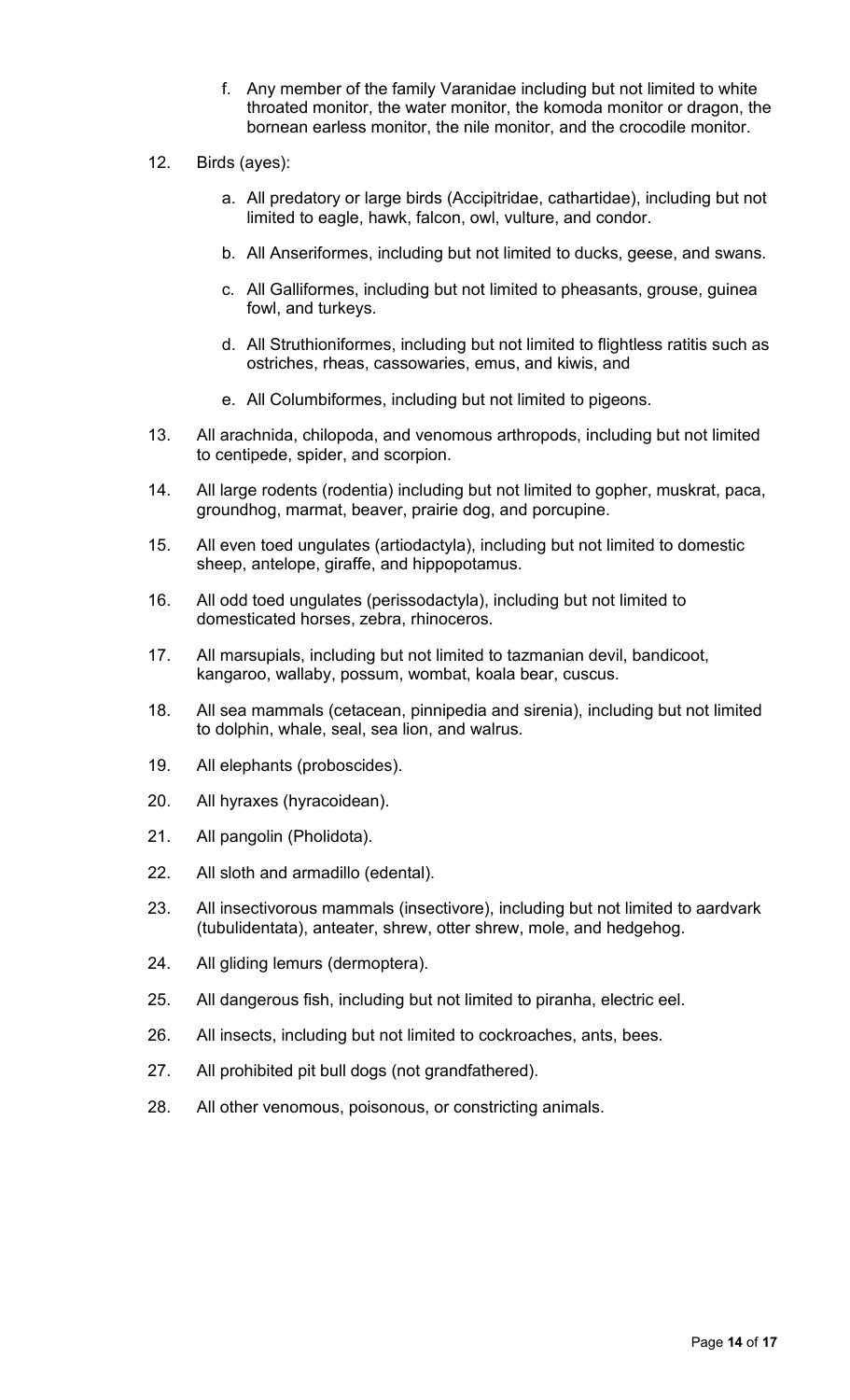# **Appendix "B" to Bylaw 2021-75**

#### **Fees**

Initial Application and License Fee for Pit Bull dog - \$75.00

Annual Renewal - \$50.00

Transfer of Pit Bull License - \$50.00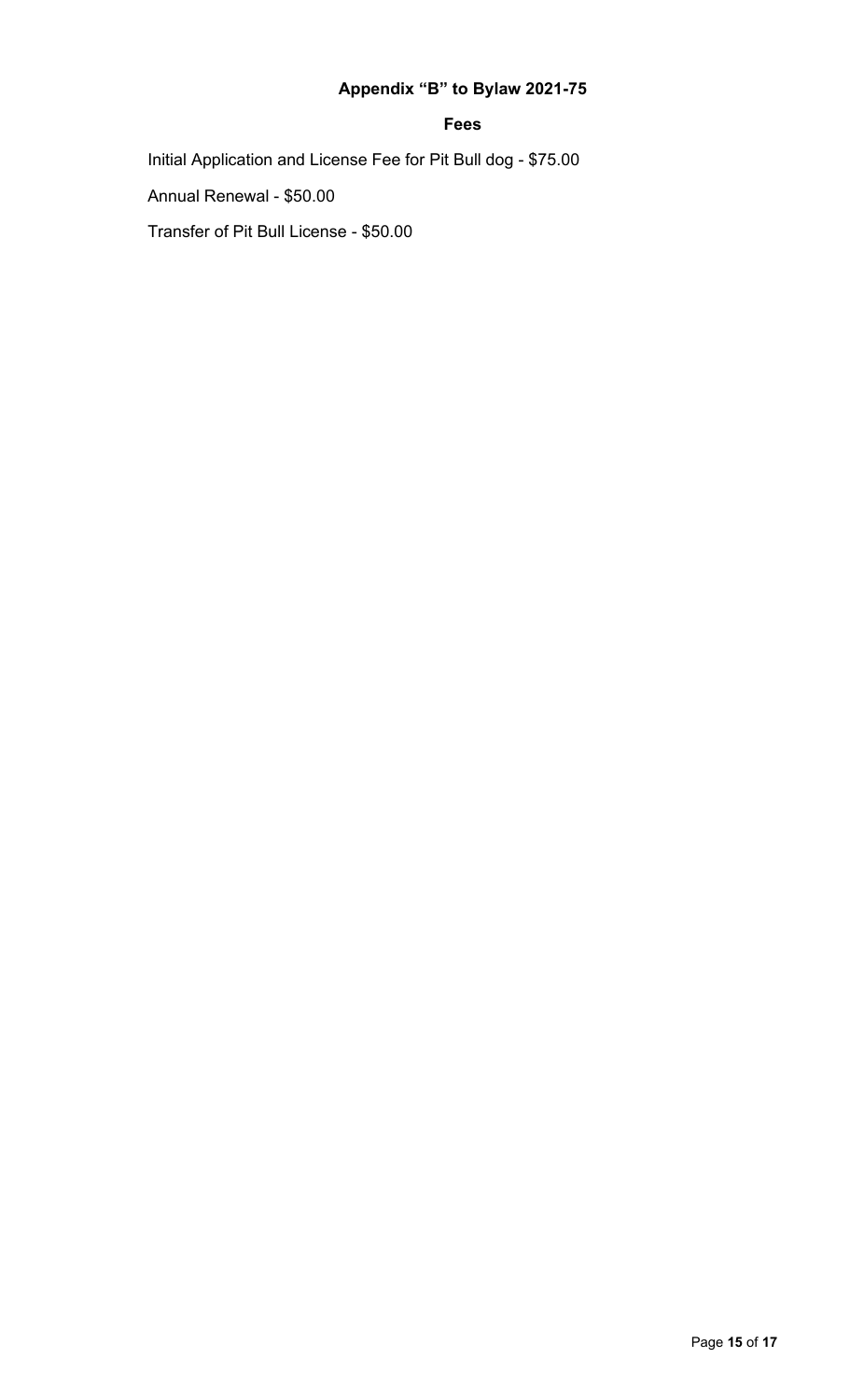#### **Set Fines**

| Item           | <b>Column 1 Short Form Wording</b>                                                           | <b>Column 2</b>                  | Column                |
|----------------|----------------------------------------------------------------------------------------------|----------------------------------|-----------------------|
| <b>Number</b>  |                                                                                              | <b>Provisions</b><br>creating or | 3 Set<br><b>Fines</b> |
|                |                                                                                              | defining offence                 |                       |
| $\mathbf 1$    | Keep/raise prohibited animal                                                                 | Section 3 (a)                    | \$500.00              |
| $\overline{2}$ | Own/keep/harbour/possess a                                                                   | Section 3 (b)                    | \$500.00              |
|                | nuisance animal                                                                              |                                  |                       |
| 3              | Fail to keep/own/care for an animal<br>in a clean/sanitary environment                       | Section 3 (c) (i)                | \$150.00              |
| $\overline{4}$ | Fail to keep/own/care for an animal<br>by providing adequate                                 | Section 3 (c) (ii)               | \$150.00              |
|                | food/water/shelter/physical activity                                                         |                                  |                       |
| 5              | Fail to license dog                                                                          | Section 4 (a)                    | \$100.00              |
| 6              | Fail to register cat                                                                         | Section 4 (b)                    | \$100.00              |
| $\overline{7}$ | Claiming dog or cat sterilized when<br>it is not                                             | Section 4 (d)                    | \$200.00              |
| 8              | Transferring tag to unlicensed dog<br>or cat                                                 | Section 4 (f)                    | \$100.00              |
| 9              | Keeping a kennel without a license                                                           | Section 5 (c) (i)                | \$100.00              |
| 10             | Own/harbour dog or cat without<br>immunization for rabies                                    | Section 6                        | \$100.00              |
| 11             | Allow animal to become a<br>nuisance by barking                                              | Section 10 (b) (i)               | \$100.00              |
| 12             | Allow animal to become a<br>nuisance by biting                                               | Section 10 (b) (ii)              | \$500.00              |
| 13             | Allow an animal to become a<br>nuisance by howling                                           | Section 10 (b) (iii)             | \$100.00              |
| 14             | Animal a nuisance by<br>chasing/barking/biting at horses                                     | Section 10 (b) (iv)              | \$150.00              |
| 15             | Animal a nuisance by<br>chasing/barking/biting at motor<br>vehicles                          | Section 10 (b) $(v)$             | \$150.00              |
| 16             | Animal a nuisance by<br>chasing/barking/biting at bicycles                                   | Section 10 (b) (vi)              | \$150.00              |
| 17             | Animal a nuisance by<br>chasing/barking/biting at persons<br>walking or riding on any street | Section 10 (b) (vii)             | \$150.00              |
| 18             | Animal a nuisance by causing<br>damage when running at large                                 | Section 10 (b) (viii)            | \$150.00              |
| 19             | Animal a nuisance by causing<br>damage to commonly shared<br>property                        | Section 10 (b) (ix)              | \$100.00              |
| 20             | Owns/possesses an animal found<br>repeatedly to be a nuisance has<br>been ordered out        | Section 10 (c)                   | \$500.00              |
| 21             | Animal trespassing on private<br>property                                                    | Section 10 (d)                   | \$100.00              |
| 22             | Animal running at large on City-<br>owned property                                           | Section 10 (e)                   | \$100.00              |
| 23             | Fail to clean up animal excrement<br>forthwith                                               | Section 10 (f) (i)               | \$150.00              |
| 24             | Allow build-up of animal fecal on<br>property where animal is kept                           | Section 10 (f) (ii)              | \$200.00              |
| 25             | Fail to control animal with secure<br>leash                                                  | Section 10 (g)                   | \$150.00              |
| 26             | Keep a dangerous/vicious animal<br>in City                                                   | Section 11                       | \$500.00              |